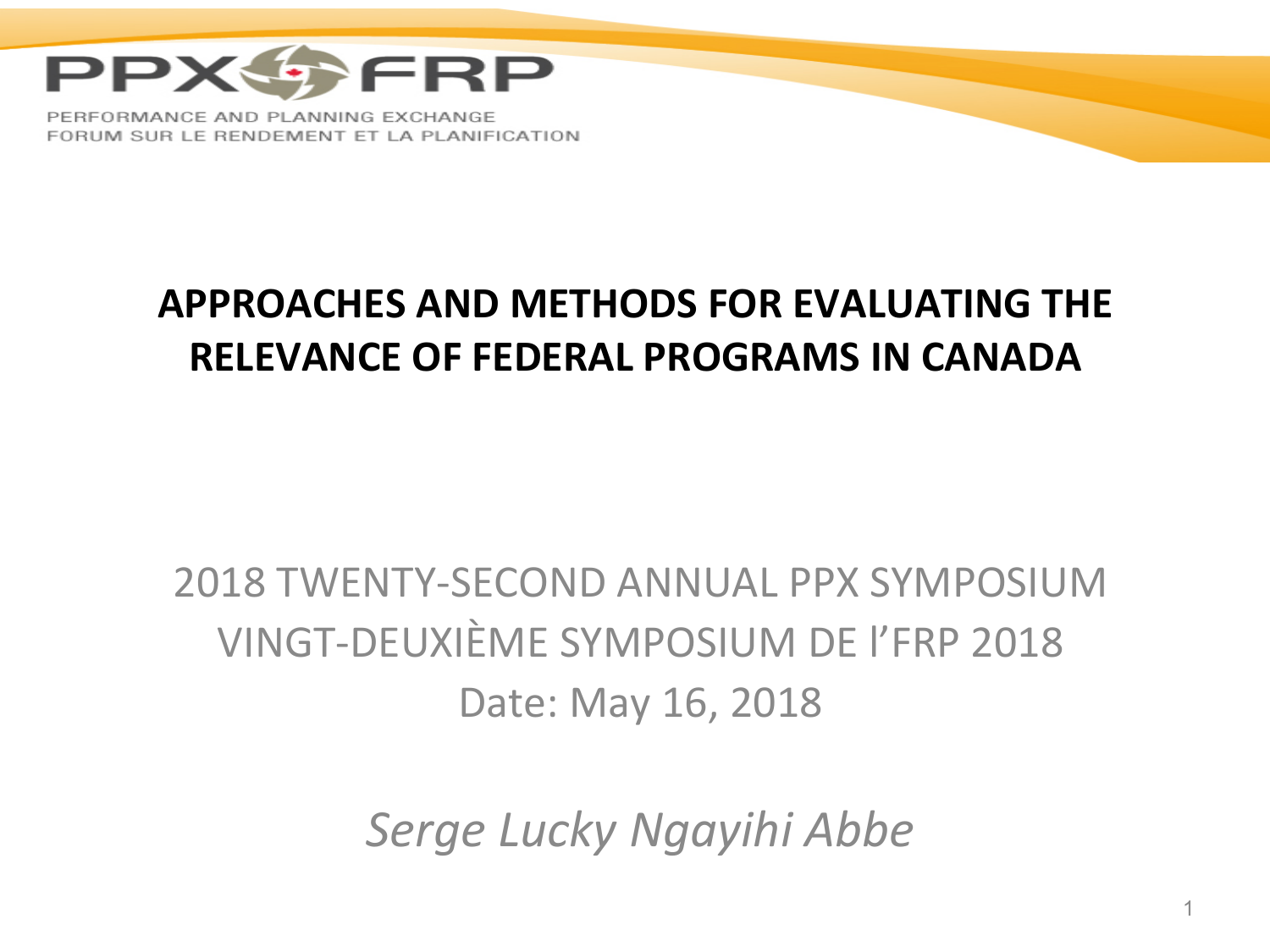

FORUM SUR LE RENDEMENT ET LA PLANIFICATION

## **Presentation Plan**

**Context** 

Scope of the study

Objective

Research questions

Definition of relevance Methodology 

Results **Discussion**  $Question$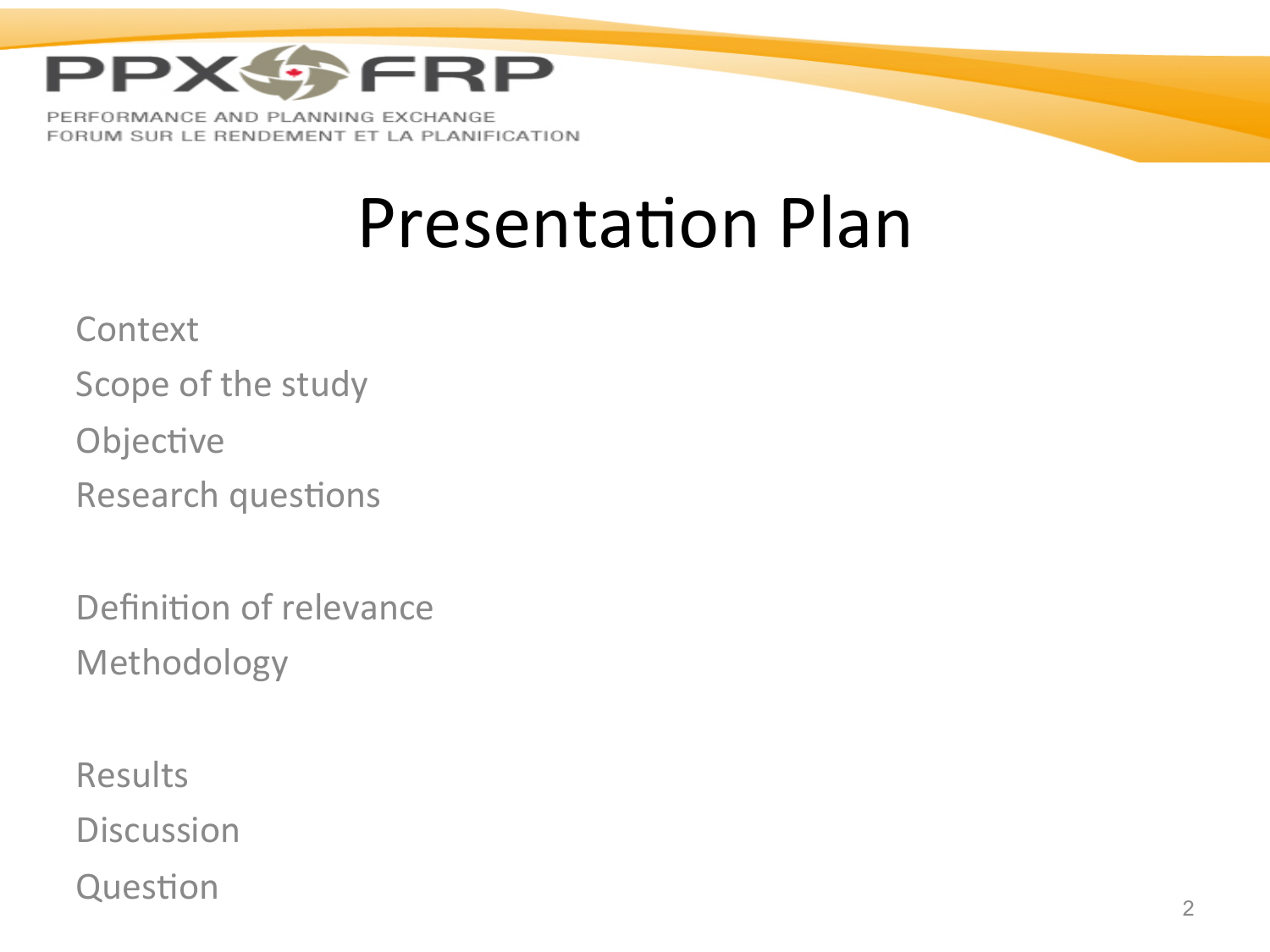

## Context

In 2013-2014, The Policy on evaluation (2009) was evaluated. This evaluation highlighted the difficulties associated with the assessment of program relevance and performance. Among other findings, the evaluation specified that departments and agencies are yet to fully complete direct spending reviews on a five-year cycle, due to workload and the resources required. In particular, it questioned the need of systematically assessing the relevance of programs in all federal evaluations.

The evaluation questioned the need to systematically assess program relevance in all federal evaluations. One solution proposed was increased flexibility in the requirements relative to relevance.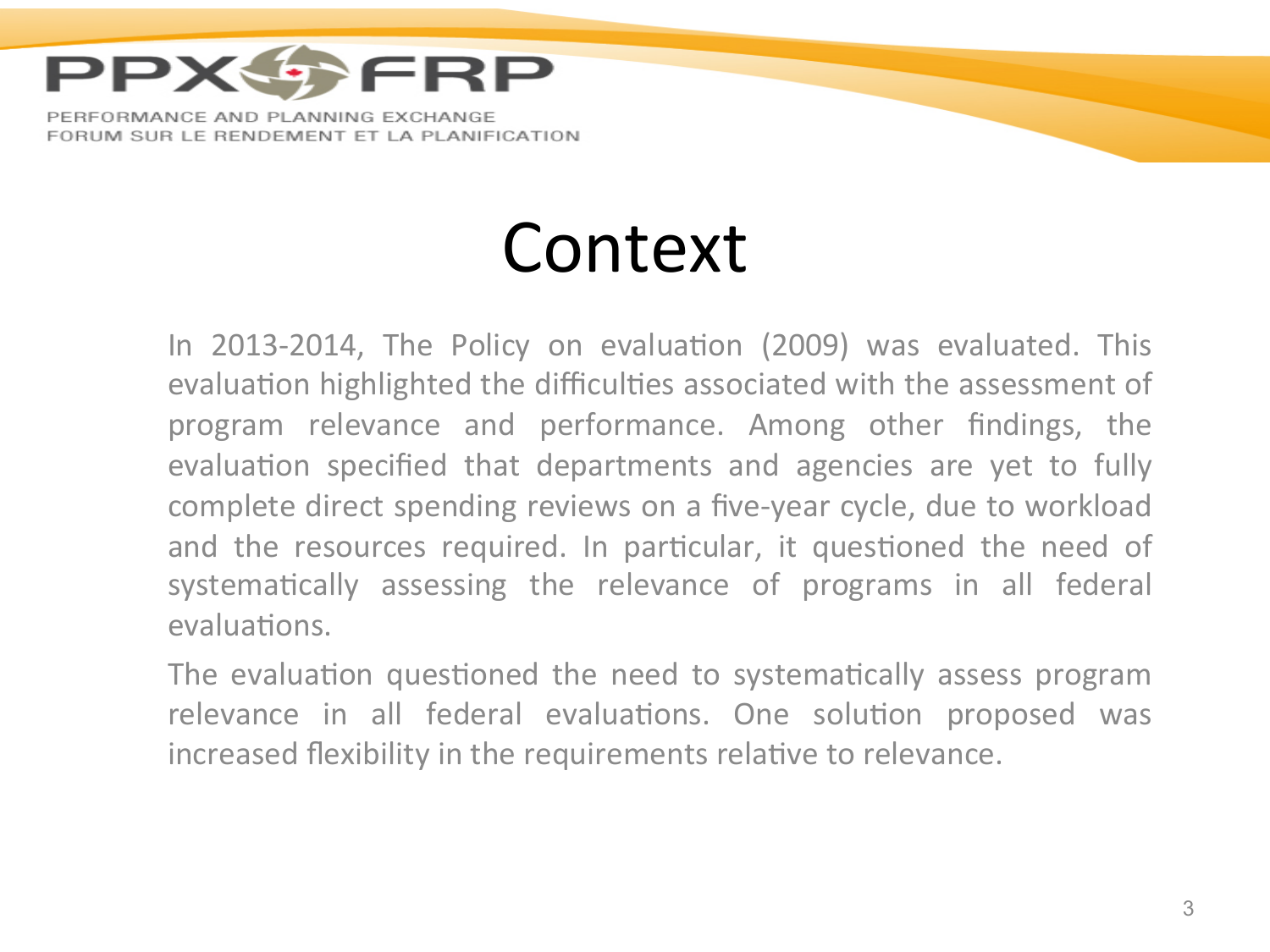

# Scope of the study

Our research focused on the three components of program relevance: 1) the extent to which a program addresses a demonstrable need and is responsive to the needs of Canadians ; 2) if there is alignment between the departmental priorities and the evaluated program's objectives; 3) to ensure alignment with federal roles and responsibilities.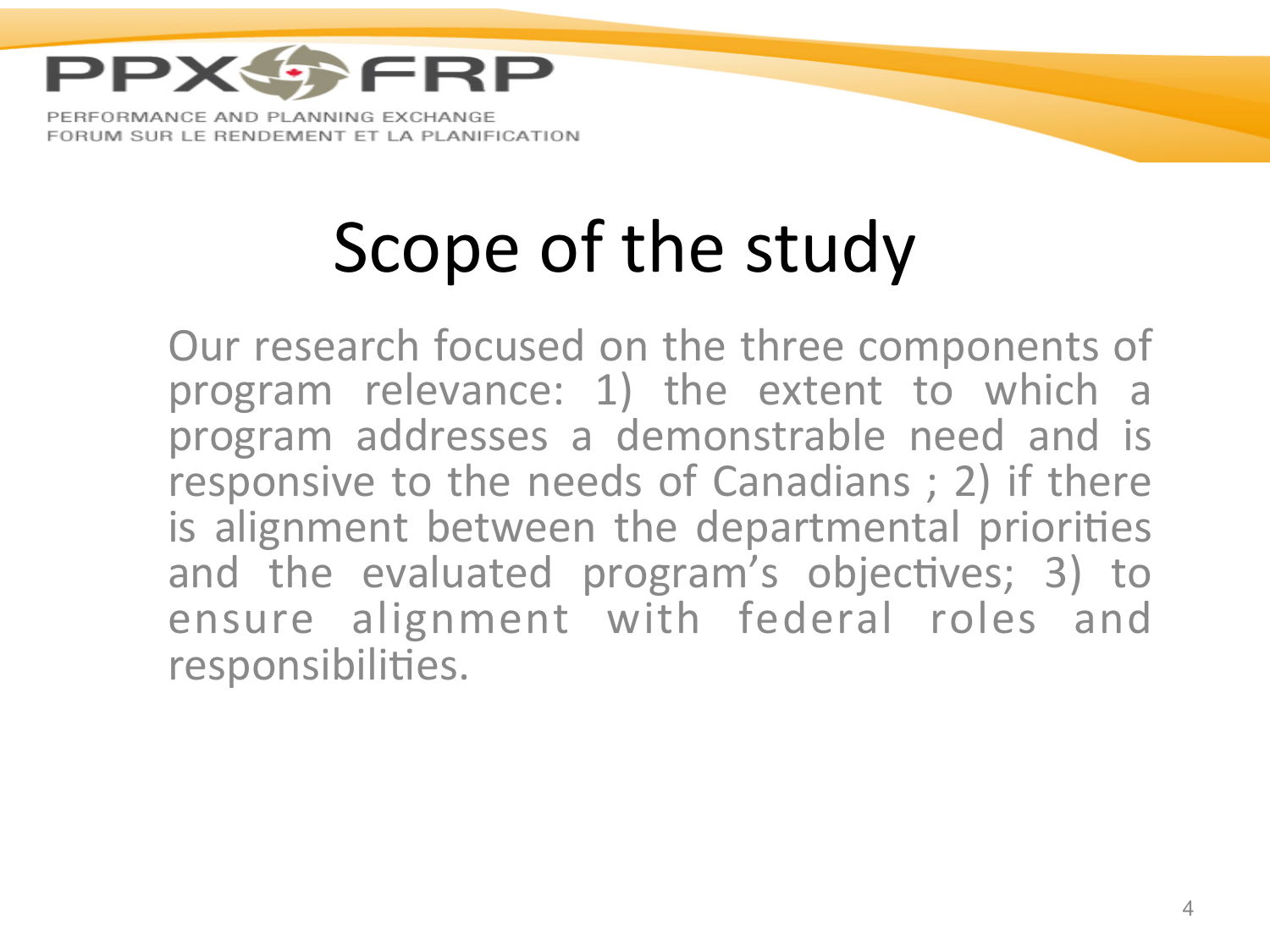

# Objective

Describe in an empirical manner how relevance was measured in federal evaluations under the 2009 Policy on Evaluation in order to better understand the implications of increasing flexibility on the requirements of its systematic assessment.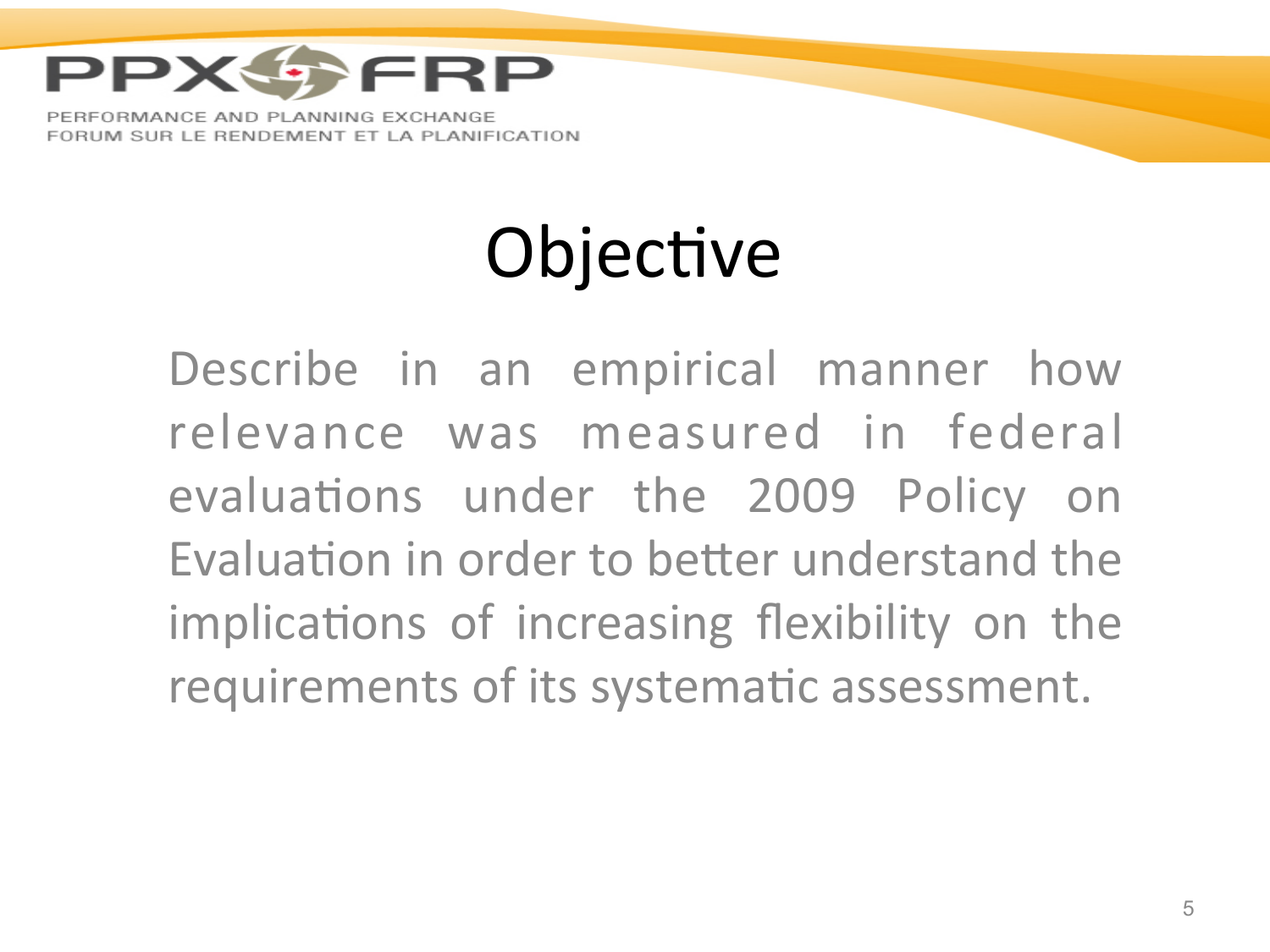

# Objective

At the end of the presentation, I will give my personal view on the results of assessing program relevance and then highlight some significant aspects of the Policy on Results 2016.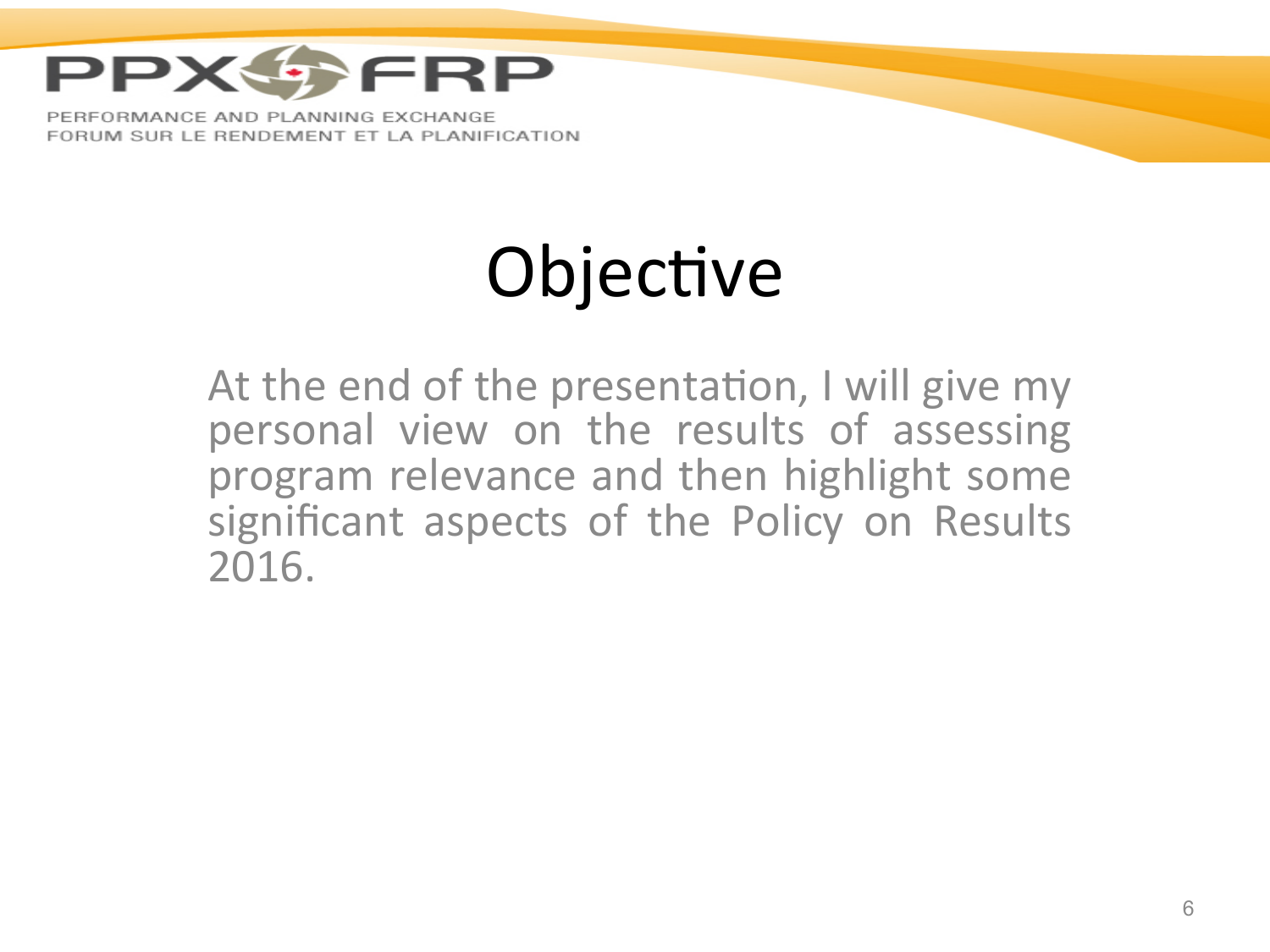

## Research questions

General question

How relevance was measured in federal evaluations under the 2009 Policy on Evaluation between 2009 and 2014

Specific questions

Q1 : What specific approaches and evaluation methods have been used, under the 2009 policy on evaluation, to assess relevance in the evaluation of federal programs? 

 $Q2$  : To what extent do federal evaluations consider political and institutional issues in the assessment of program relevance?

Q3 : To what extent do the recommendations stemming from federal evaluations focus on program relevance? To what extent have these recommendations been implemented by departments and agencies?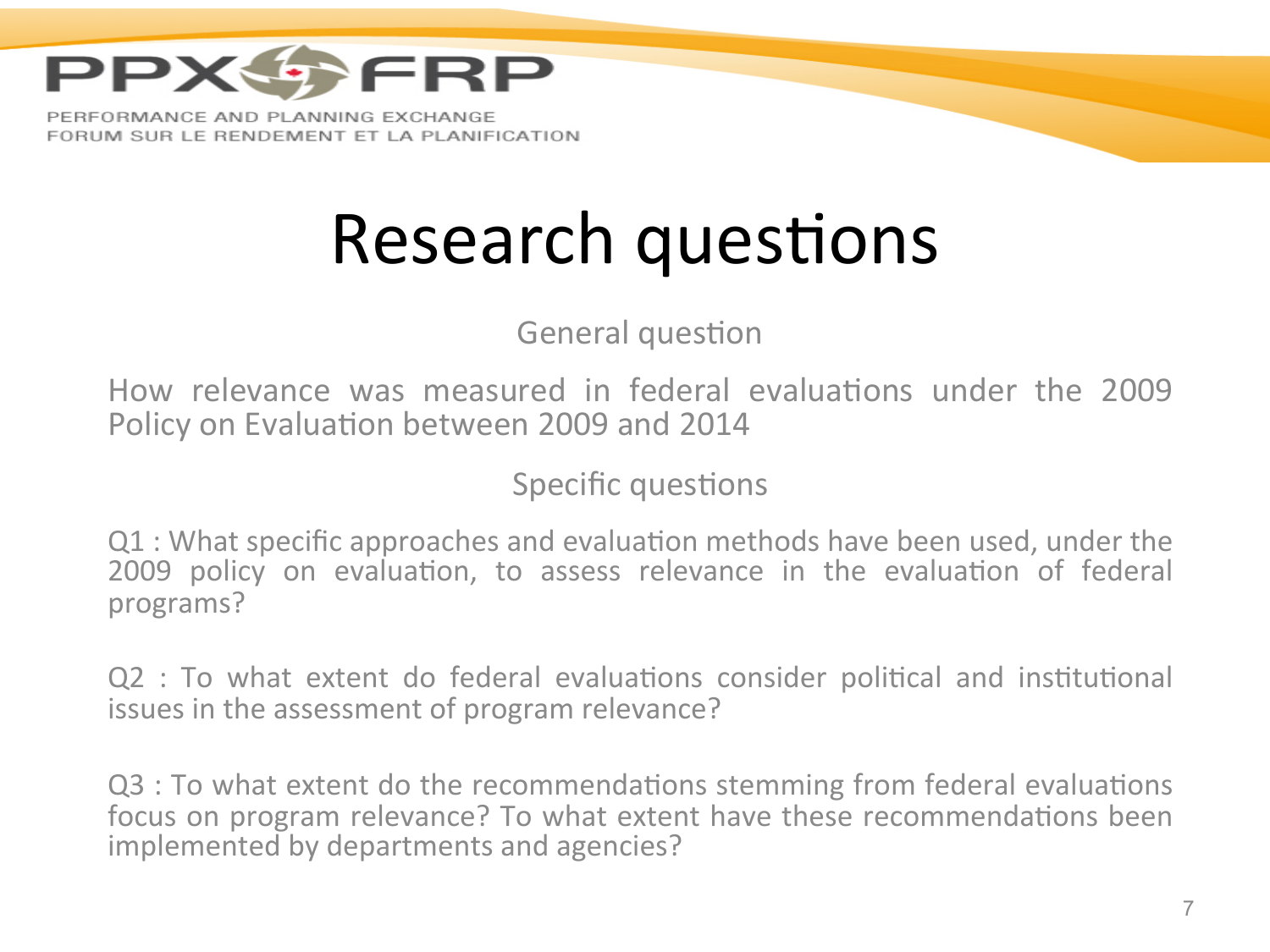

# Definition of relevance

It can be considered from two angles: before and after the implementation of a program

Before: Is the program tailored to the nature of the problem / need identified?

After: Is the problem / need identified (a priori) still current and justifies the continuity of the program?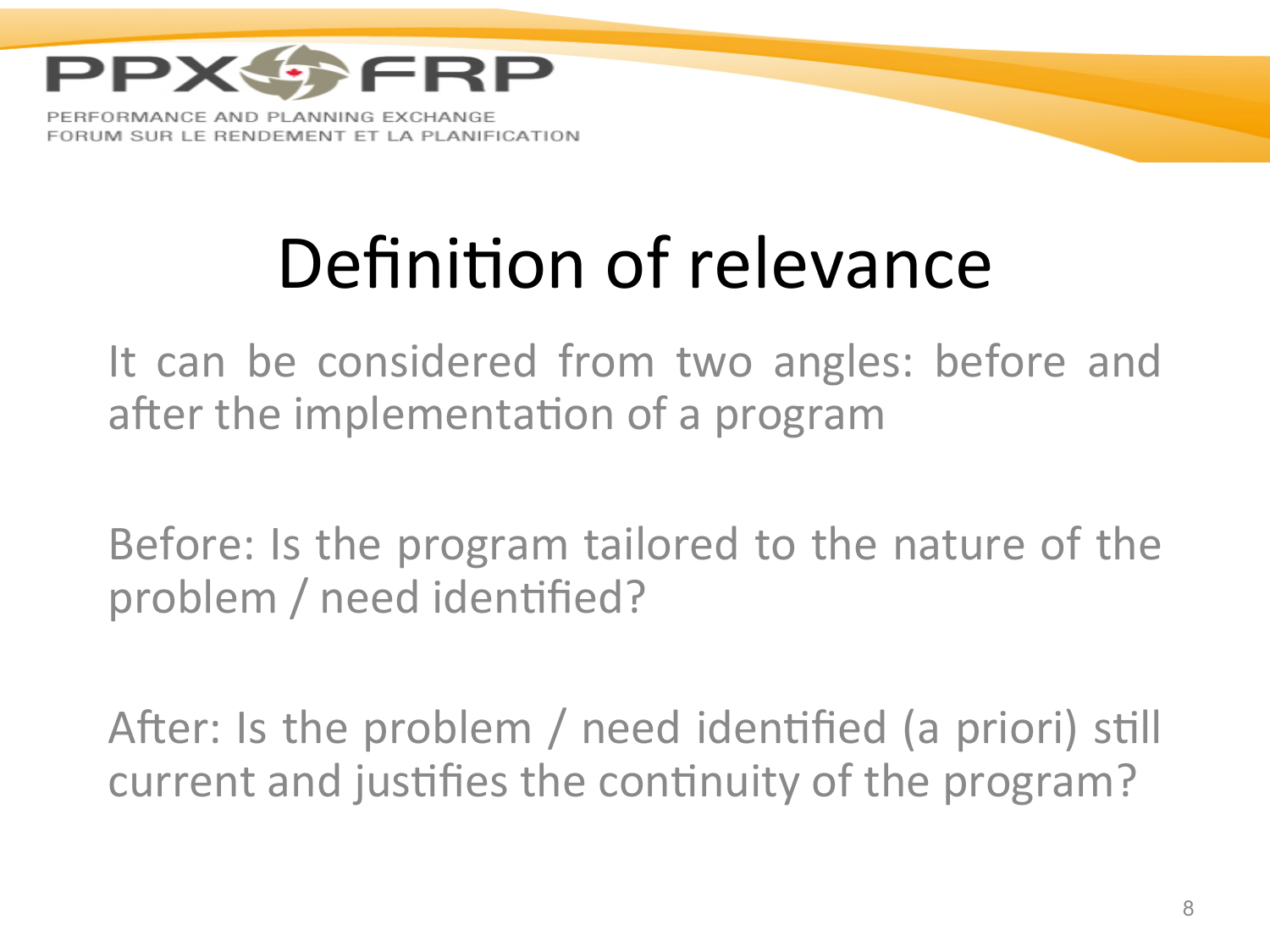

# Definition of relevance

For the Canadian federal government (Policy on Evaluation 2009), in addition to the notion of need (demonstrable and continued), program programming and objectives must be consistent with the institutional framework that governs their design and implementation :

Alignment with Government Priorities : Assessment of the linkages between program objectives and (i) federal government priorities and (ii) departmental strategic outcomes

Alignment with Federal Roles and Responsibilities : Assessment of the role and responsibilities for the federal government in delivering the program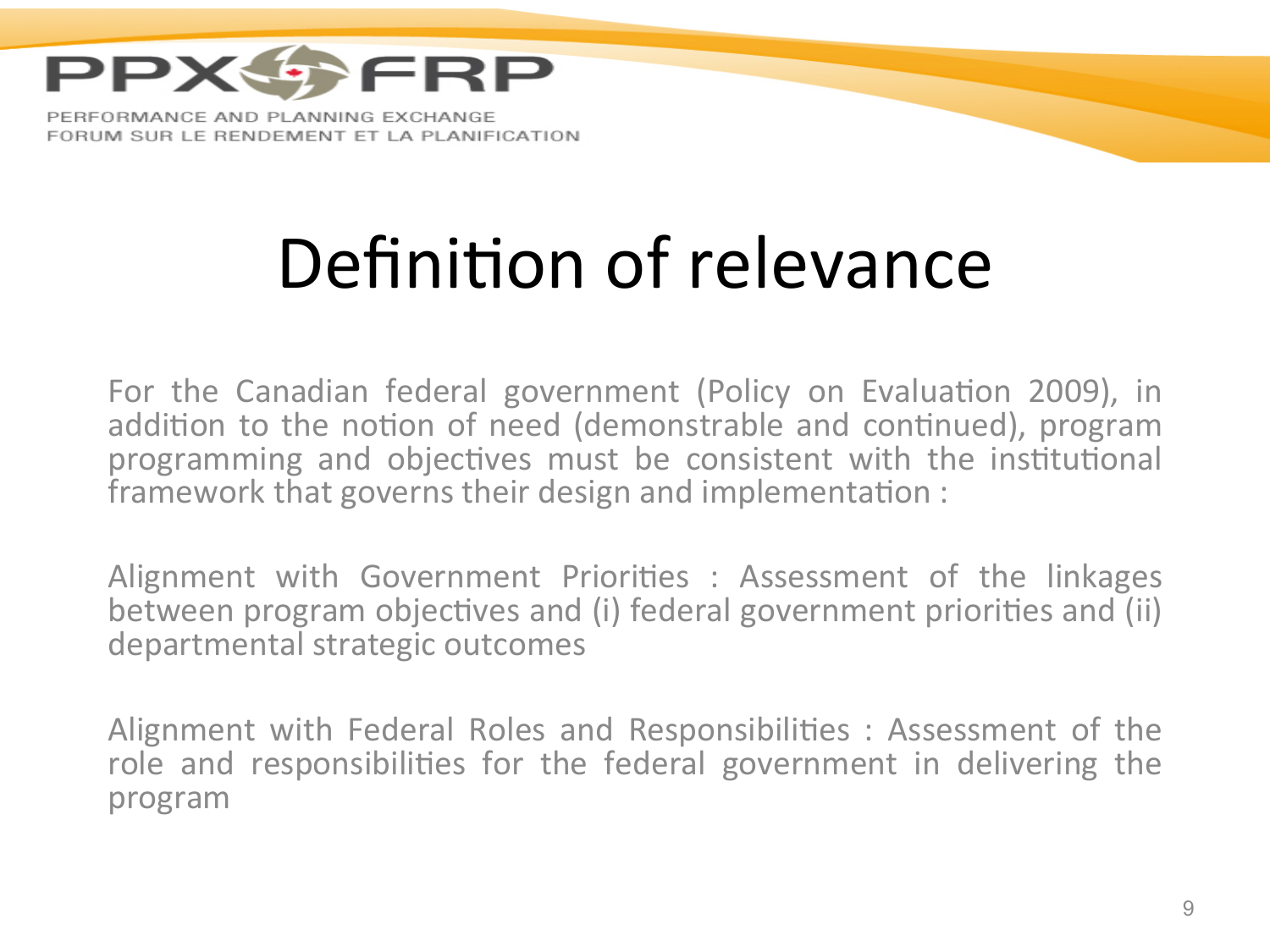

# Methodology

Exploratory approach : because program relevance has not been addressed significantly in previous research.

**Qualitative research** 

Content analysis of 75 reports (2009-2014) 

Two key informant interviews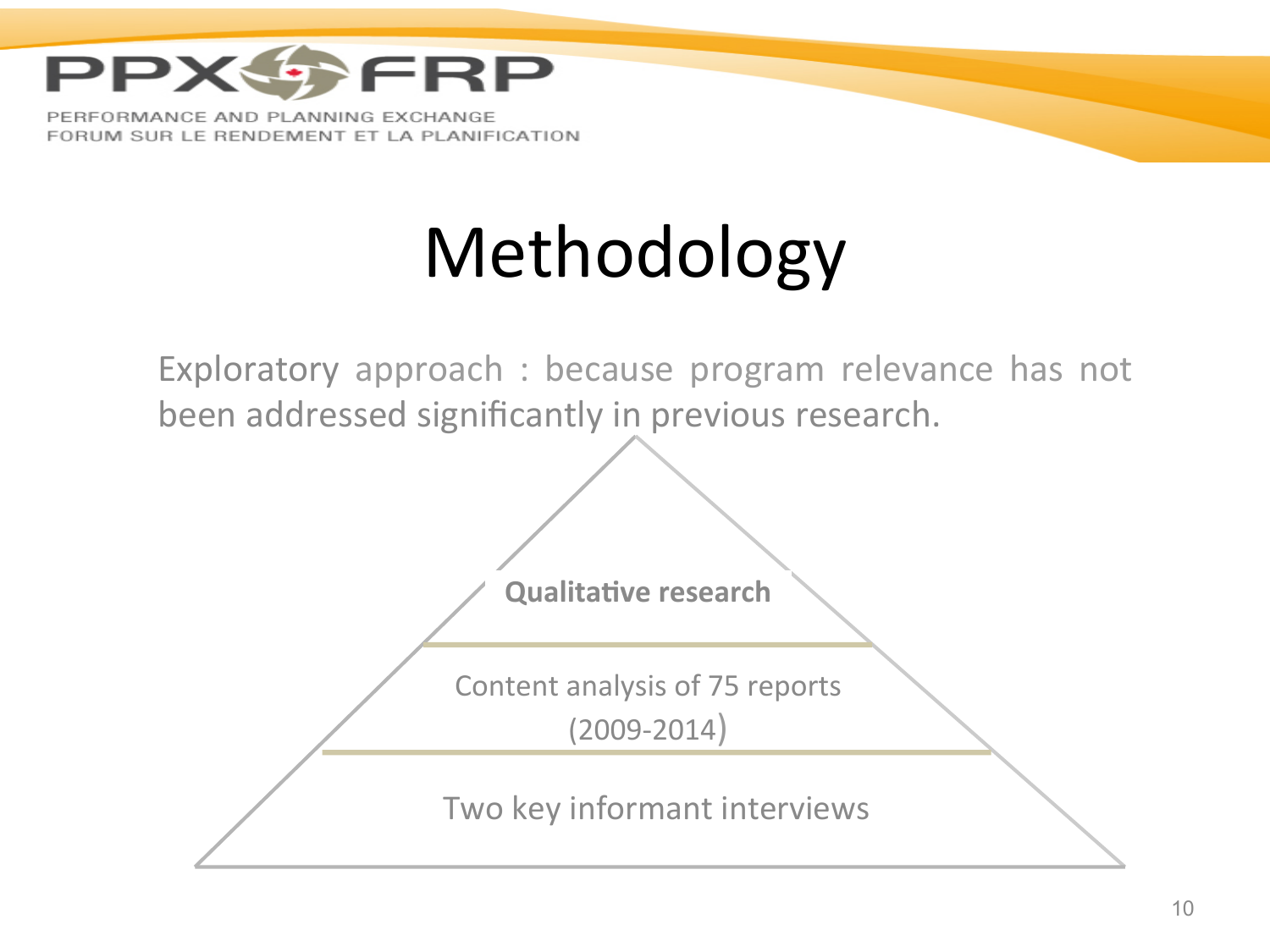

## Results

Evaluation roadmap

Regardless of the aspect of relevance being assessed, our results show that the process followed is to systematically implement an evaluation strategy:

Firstly: a conceptual phase outlining issues and evaluation questions

| <b>Reports</b>                                                                                                                        | <b>Issues</b>                                           | <b>Evaluation questions</b>                                                                                                          |
|---------------------------------------------------------------------------------------------------------------------------------------|---------------------------------------------------------|--------------------------------------------------------------------------------------------------------------------------------------|
| Department of finance<br>Evaluation of the Toronto Waterfront<br>Revitalization Initiative (December 2013)                            | Continued need of the<br>program                        | Was there a demonstrable need for the federal<br>contribution? Was there a demonstrable need for the<br>projects that were selected? |
| Santé publique Canada<br>First nations & Inuit mental health and addictions<br>cluster evaluation<br>2005/06-2009/10 (September 2012) | Alignment with<br><b>Government Priorities</b>          | To what extent is the MHA Cluster aligned with the<br>Government of Canada priorities?                                               |
| Department of Justice<br>Legislative Services Branch Evaluation (Juin<br>2013)                                                        | Alignment with Federal<br>Roles and<br>Responsibilities | To what extent do the activities of the LSB align<br>with federal roles and responsibilities?                                        |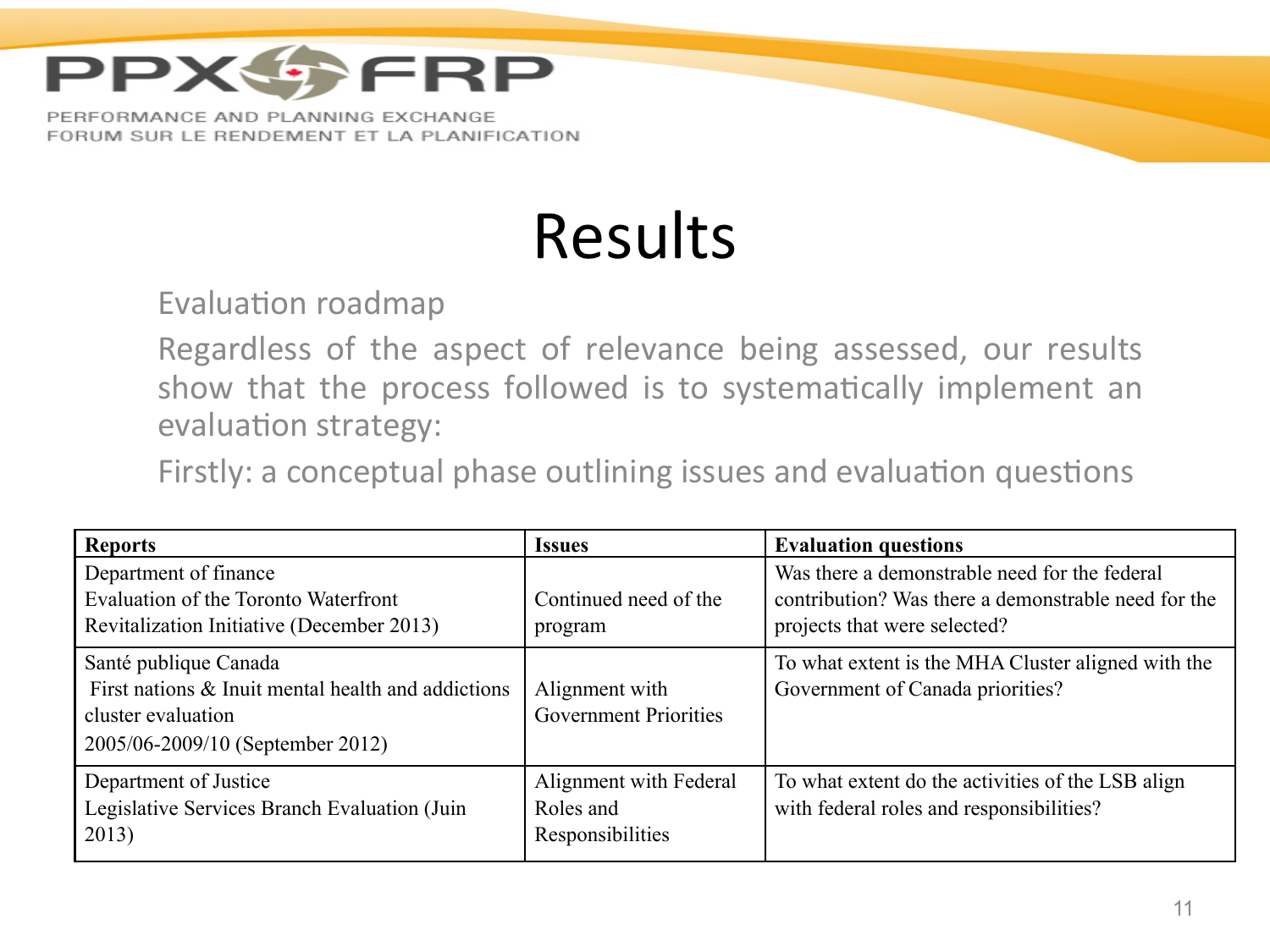

## Results

#### Evaluation roadmap

Secondly: a methodological phase that concretizes and operationalizes the studies carried out so as to carry out the empirical phase: choice of methods of collection and collection

| <b>Qualitative methods</b>          | Limits                                                                                                                                                                                                                                                                                                                                                 | <b>Mitigation strategies</b>                                                                                                                                                                                                                 |  |
|-------------------------------------|--------------------------------------------------------------------------------------------------------------------------------------------------------------------------------------------------------------------------------------------------------------------------------------------------------------------------------------------------------|----------------------------------------------------------------------------------------------------------------------------------------------------------------------------------------------------------------------------------------------|--|
| Interviews et case studies          | tight schedule;<br>Lack of experience from program key informants;<br>For some programs, opinion too favorable from<br>informants, potential bias<br>For one program, no interviews with independent<br>respondents with no interest in the programs were<br>conducted. It is therefore possible that participants<br>have a bias towards the program, | The main strategy used to arrive at a good<br>reliability of the findings was to include several data<br>sources<br>Triangulation of other data sources to provide<br>additional information on the data obtained                            |  |
| Documentation and literature review | Incomplete or rare documents<br>Lack of information on some projects<br>Lack of baseline data<br>Little information available from departmental<br>resource persons                                                                                                                                                                                    | Triangulation of other data sources to provide<br>additional information on the data obtained                                                                                                                                                |  |
| Quantitative methods                | Limits                                                                                                                                                                                                                                                                                                                                                 | <b>Mitigation strategies</b>                                                                                                                                                                                                                 |  |
| Surveys and online polling          | The tight schedule;<br>Difficulty obtaining data<br>The findings are not always representative of the opinion of<br>the general population<br>High nonresponse rate<br>Refusal to participate in telephone surveys<br>The survey, [] although it provided useful information,<br>was not randomized and only included a small sample                   | On-site meetings with those who refused to participate in<br>polls<br>Expanding the target population to increase the non-<br>response rate<br>Triangulation of other data sources to provide additional<br>information on the data obtained |  |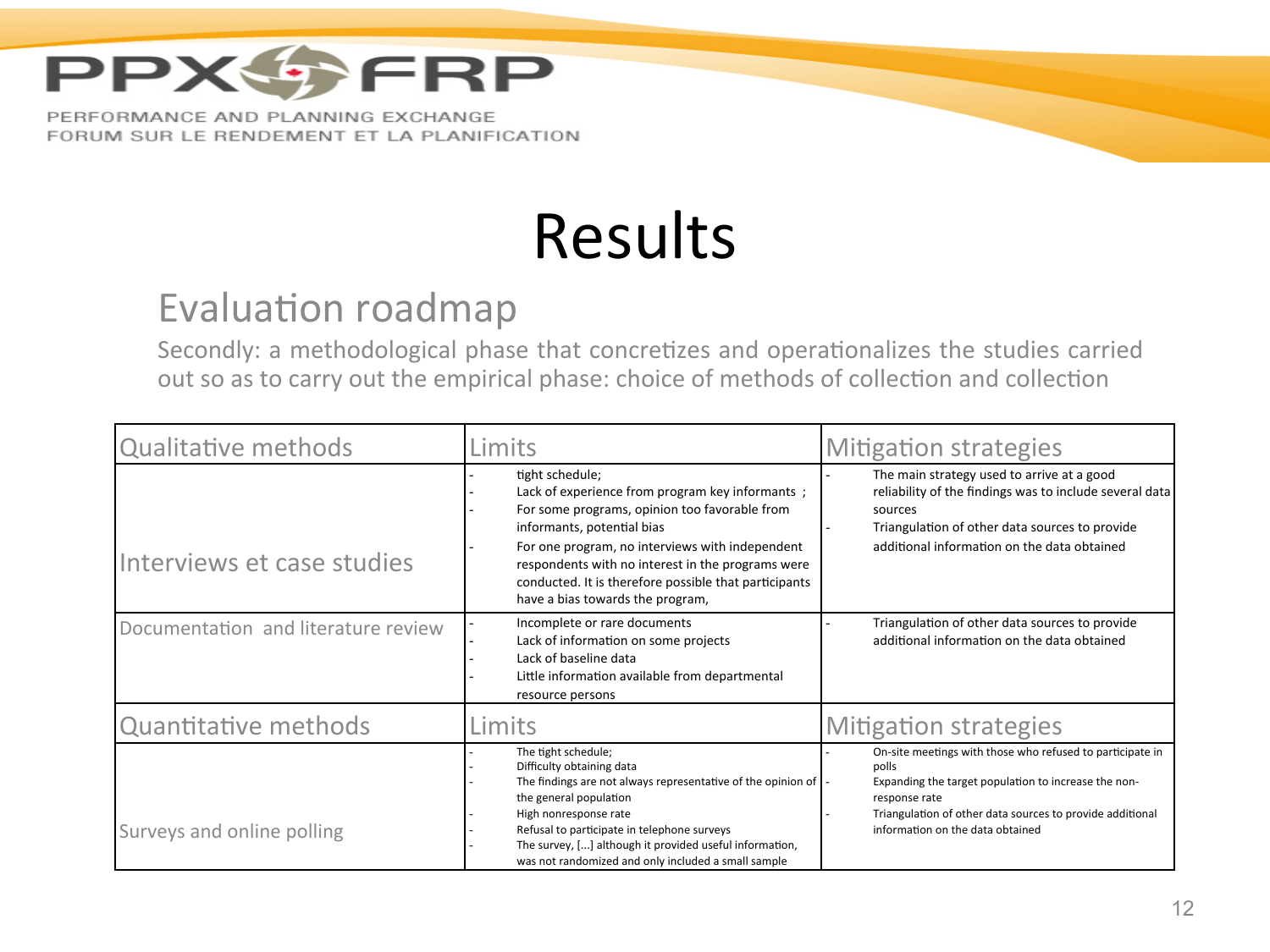

FORUM SUR LE RENDEMENT ET LA PLANIFICATION

Results 

**Core Elements - Continued Need Assessment** 

**Our analysis model shows that the evaluators insist on certain elements** such as:

the correct understanding of the problematic situation: circumstances, events which are at the origin of the program:

Federal Victims Strategy Evaluation (February 2011): Rates of self-reported criminal victimization in Canada indicate that there is a strong continuing need for victim services and support. (Department of Justice Canada).

Evaluation of Mountain Pine Beetle Program(April 2011): The communities targeted by CEDI were highly forest-dependent and felt their well-being was significantly threatened by the mountain pine beetle. (Western Economic Diversification Canada)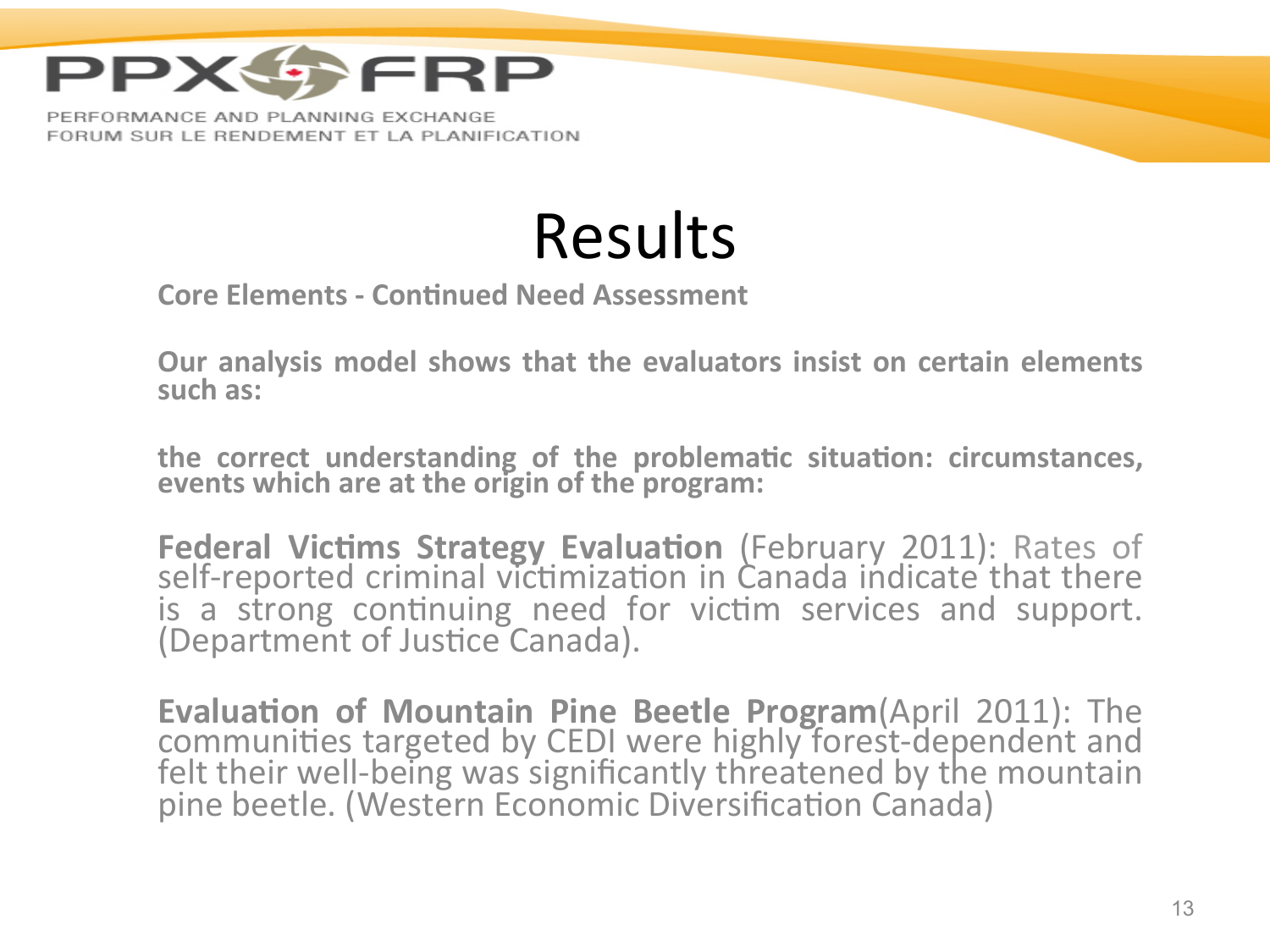

## Results

#### **Core Elements - Continued Need Assessment**

Identifying target populations **Evaluation of the Computers for Schools Program**(March 2012) : Schools, libraries and Canadian not-forprofit learning organizations (Industry Canada).

Evaluation of the Federal Interlocutor's Contribution **Program and Powley Initiative (September 2014) : the** Métis and Non-Status Indian peoples of Canada (Indian and Northern Affairs Canada)

In general, the target populations have characteristics that correspond to the mandate of the department responsible for running the program.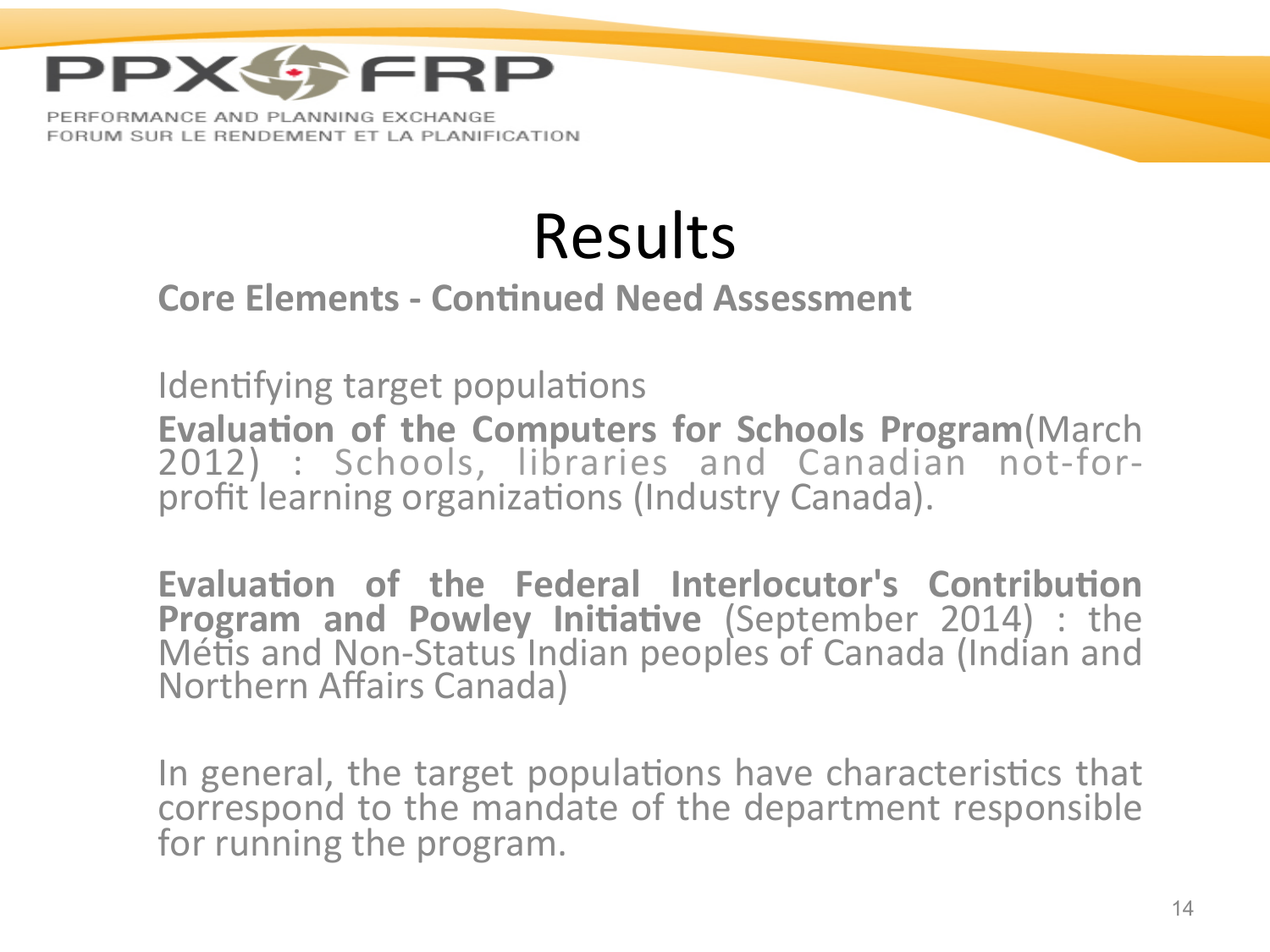

### Results

#### Core elements – Alignment with departmental priorities and government of **Canada roles and responsibilities**

Our analysis model shows the highlighting of program objectives:

- Based on departmental or federal priorities and their anchoring in Canada's institutional system

**Evaluation of the Economic Studies and Policy Analysis Division – (January 2012)** «For example, one of the most recent economic initiatives of the federal government is the Economic Action Plan (EAP), as articulated in recent budget announcements and Speeches from the Throne.[...] (Department of Finance).

**Evaluation of the Transportation Sector Emissions Sub-sub-activity** (November 2012) «Government priorities stated in the 2011 Speech from the Throne, 27 international agreements and the Department's 2011-2012 Report on Plans and Priorities link enhanced economic development and the well-being of Canadians with the protection of all aspects of the environment, including addressing air emissions.» (Environment Canada).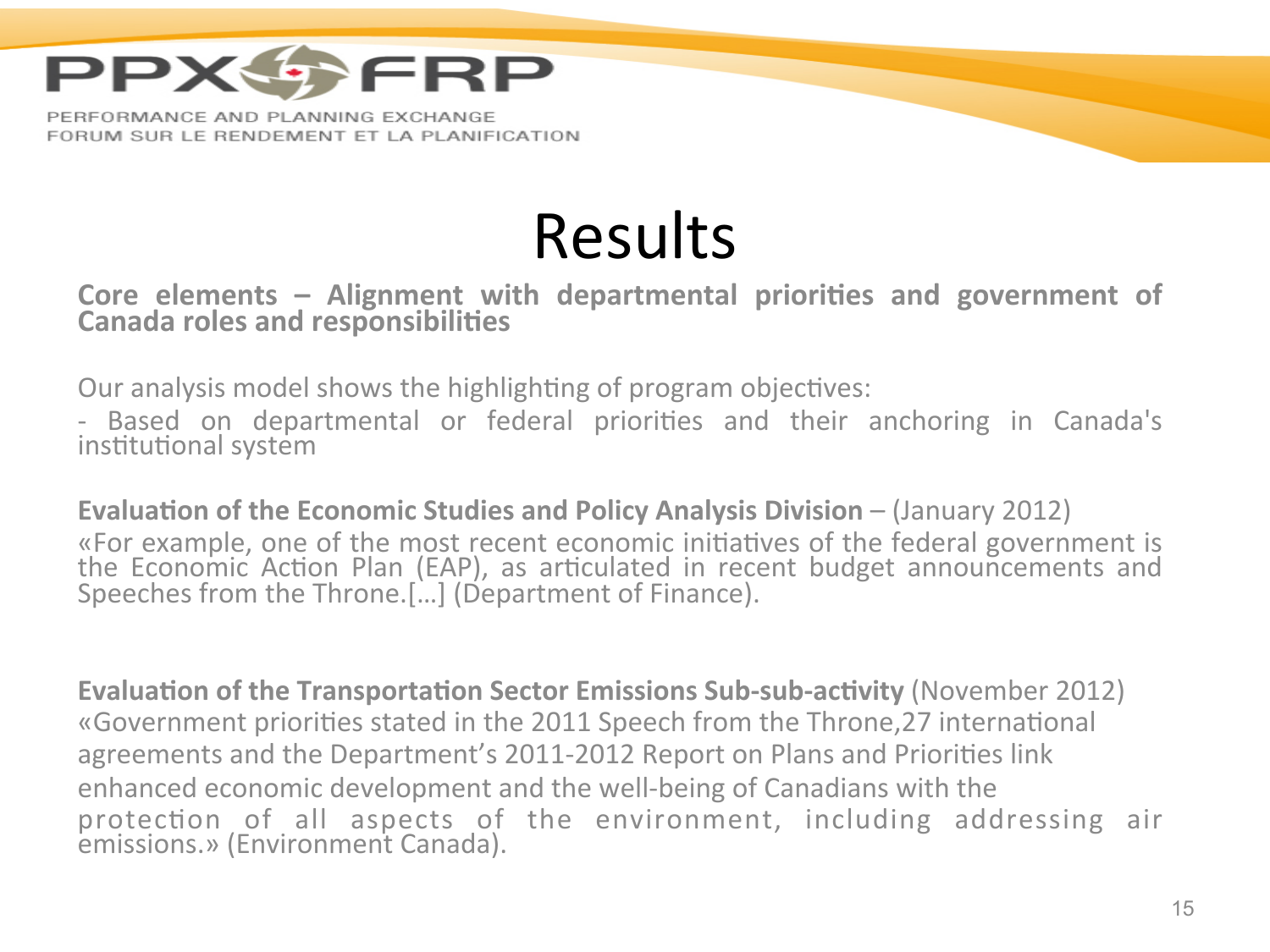

### Results

Core elements - Alignment with departmental priorities and government of Canada roles and responsibilities

- Identifying different actors around the programs.

| <b>Report title</b>                                 | <b>Stakeholders</b>                                           |
|-----------------------------------------------------|---------------------------------------------------------------|
| Department of finance                               | the Government of Canada, the Province of Ontario, and the    |
|                                                     | City of Toronto                                               |
| Evaluation of the Toronto Waterfront Revitalization |                                                               |
| Initiative (Décember 2013)                          |                                                               |
| <b>Industry Canada</b>                              | federal, provincial and territorial governments, community    |
|                                                     | groups, social agencies, libraries, schools, volunteer groups |
| Evaluation of the Community Access Program          | and the business community                                    |
| $(CAP)$ - Final report - (October 2009)             |                                                               |

In addition to these stakeholders, the evaluators mention more or less similar programs or initiatives that revolve around the programs evaluated. Evaluators note the influence that they may have (support or liability) for the programs evaluated.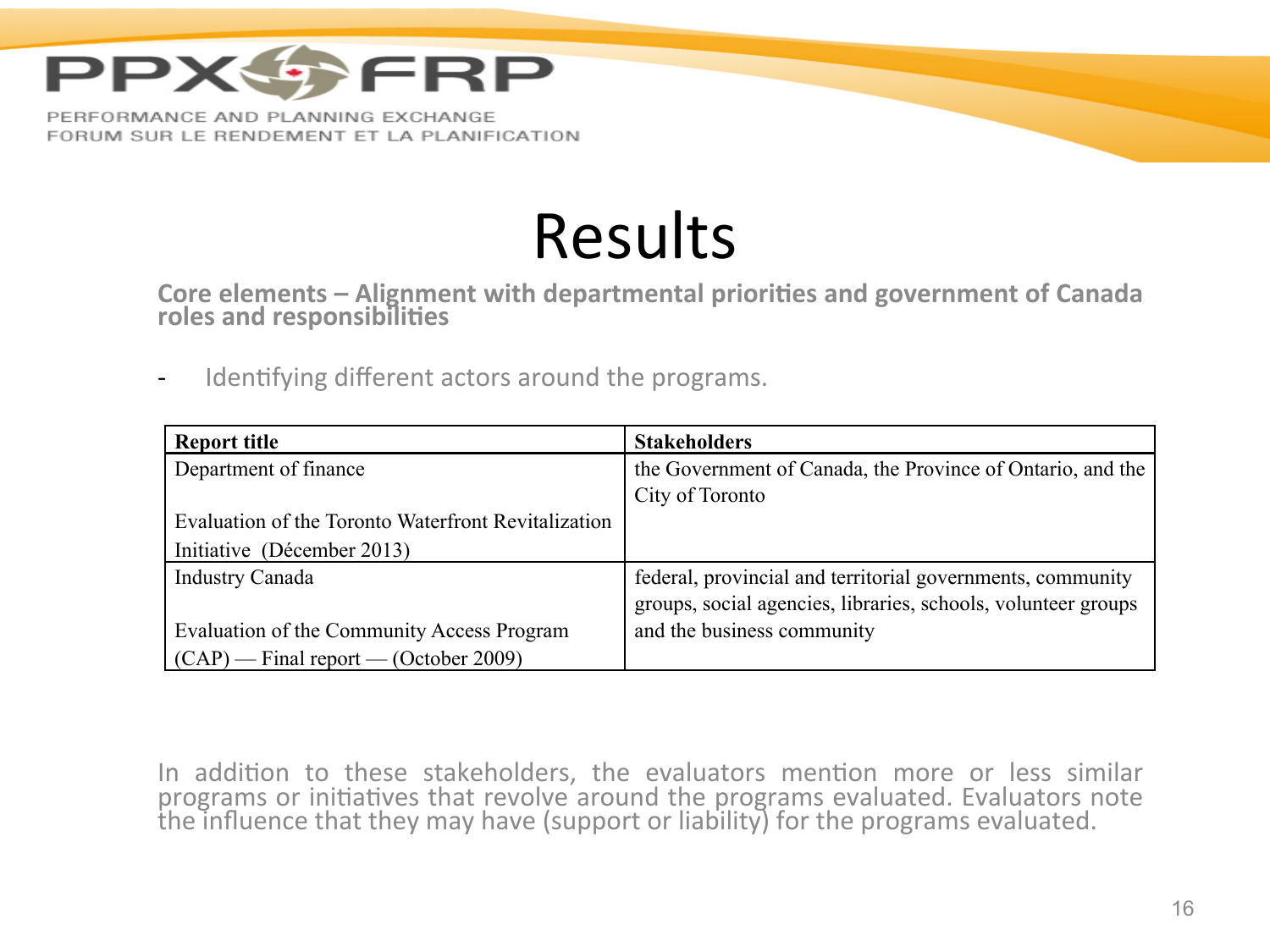

### Results

Results analysis

The evaluation reports highlight findings from the data collected using the various methods used by the evaluators. Recommendations may result

However, there are no reports that question the ongoing need and therefore the rationale for the program.

As for the concordance and the harmonization, they are more questioned: the evaluators highlight important elements such as overlaps, duplication, etc. which could have a greater or lesser impact on program activities. They propose adjustments if necessary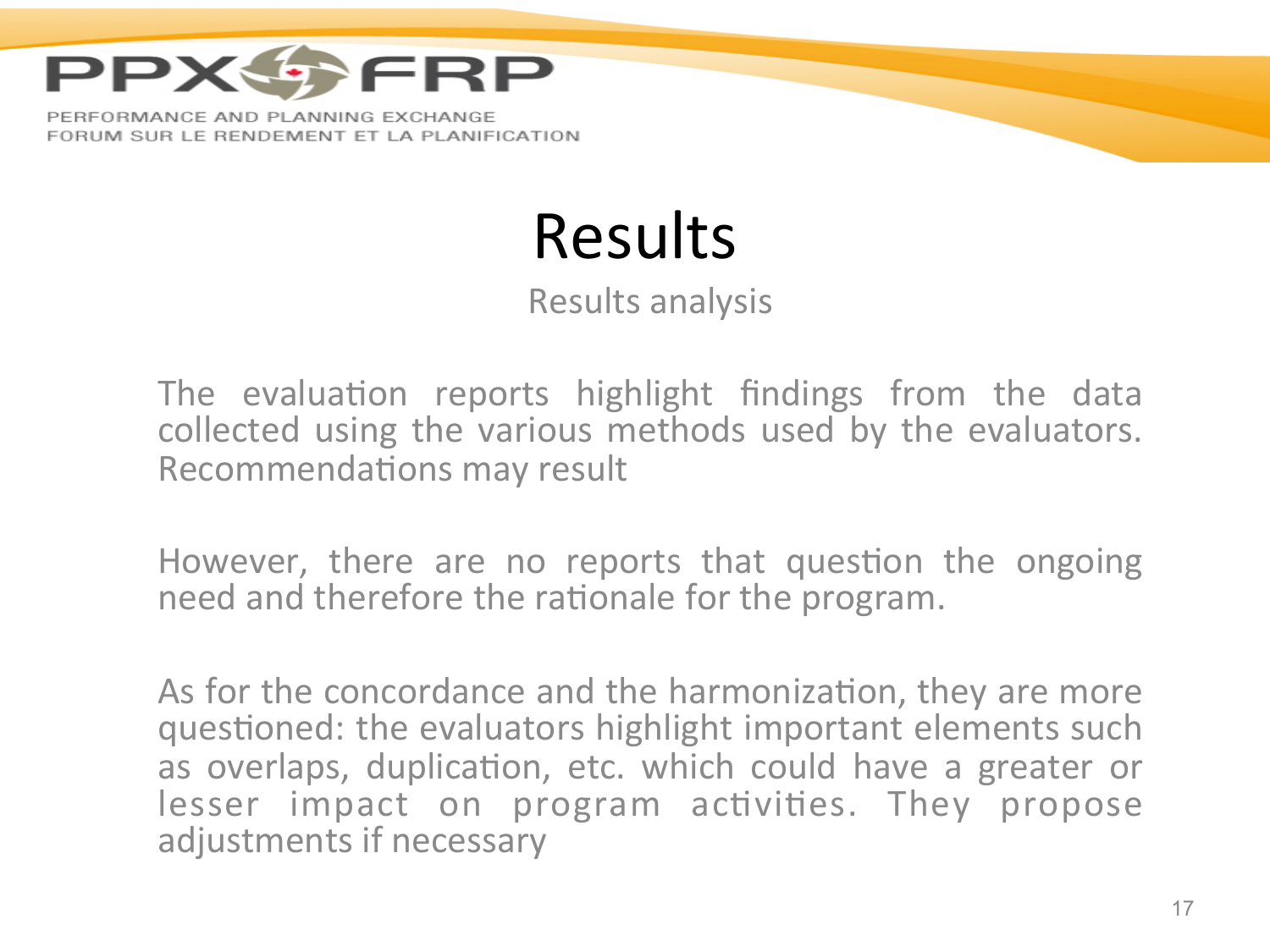

## Results

#### Judgment on evaluation results

Given the institutional context in Canada, our position is that challenging programs is difficult on the basis of evaluations by the public administration, which (in Canada) has a limited mandate. At present, the decision to implement / terminate (or not) a program is political power.

On the other hand, the assessment of concordance and harmonization seems to be more important. Evaluators have the opportunity (and even the obligation) to issue evidencebased advice: program duplication, duplication, inadequacy with government policies and objectives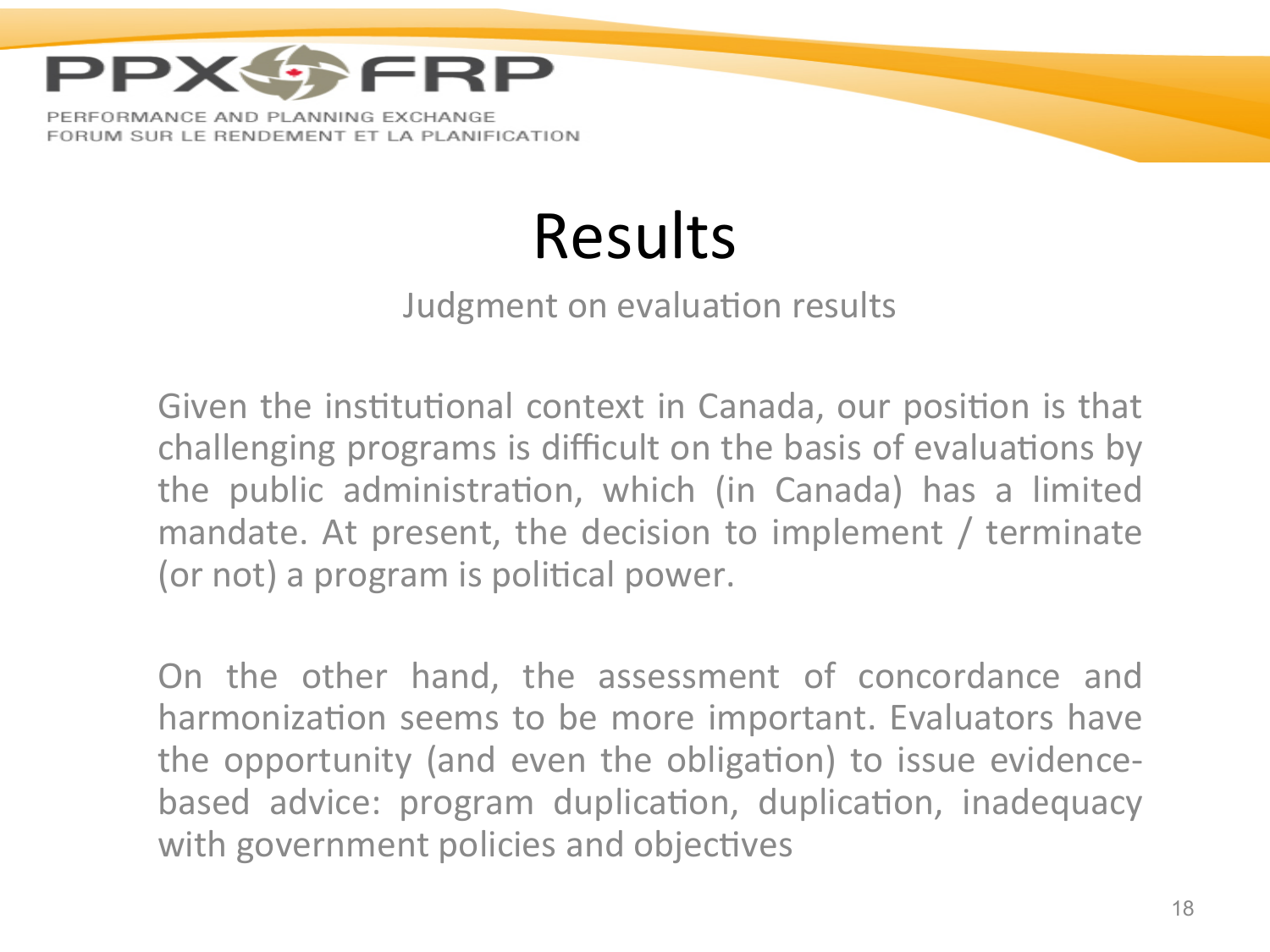

### **Discussion**

### 2016 Policy on results

Evolution of relevance assessment, 1992 - 2016

|                         | 1992 Policy on<br>Evaluation | 1994 Assessment<br>Policy | 2001 Policy on<br>Evaluation | 2009 Policy on<br>Evaluation                                                         | 2016 Policy on<br>Results |
|-------------------------|------------------------------|---------------------------|------------------------------|--------------------------------------------------------------------------------------|---------------------------|
| Evaluation<br>questions | Relevance                    | Relevance                 | Relevance                    | First core issue :<br>Continued need for<br>the program                              | Relevance                 |
|                         |                              |                           |                              | Second core issue :<br>Alignment with<br>Government<br>Priorities                    |                           |
|                         |                              |                           |                              | Third core issue :<br>Alignment with<br><b>Federal Roles and</b><br>Responsibilities |                           |
|                         |                              |                           |                              |                                                                                      |                           |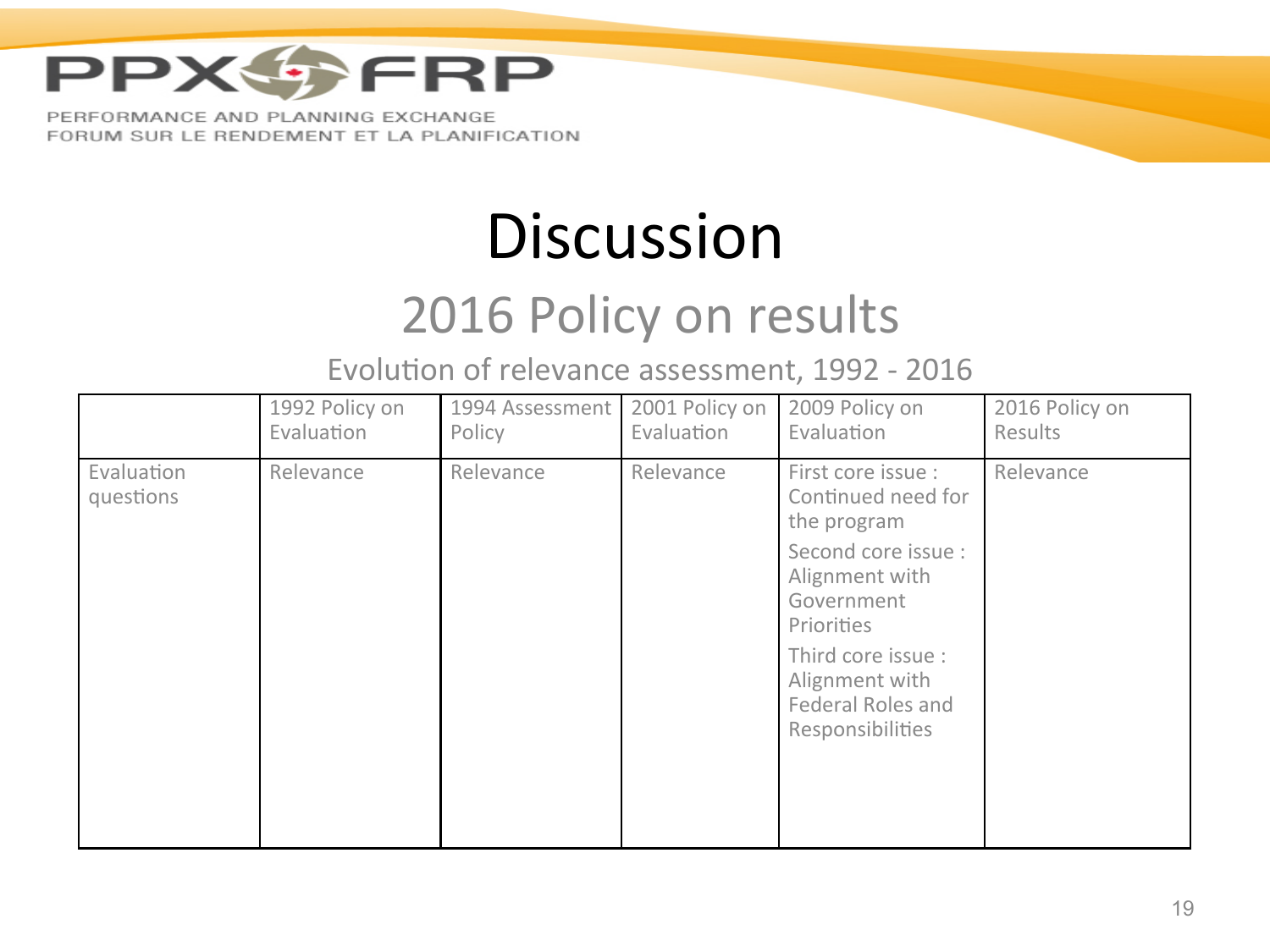

### **Discussion**

### 2016 Policy on Results

The focus is on value for money and performance.

The systematic relevance assessment is no longer mandatory.

The three aspects we studied are no longer specifically mentioned.